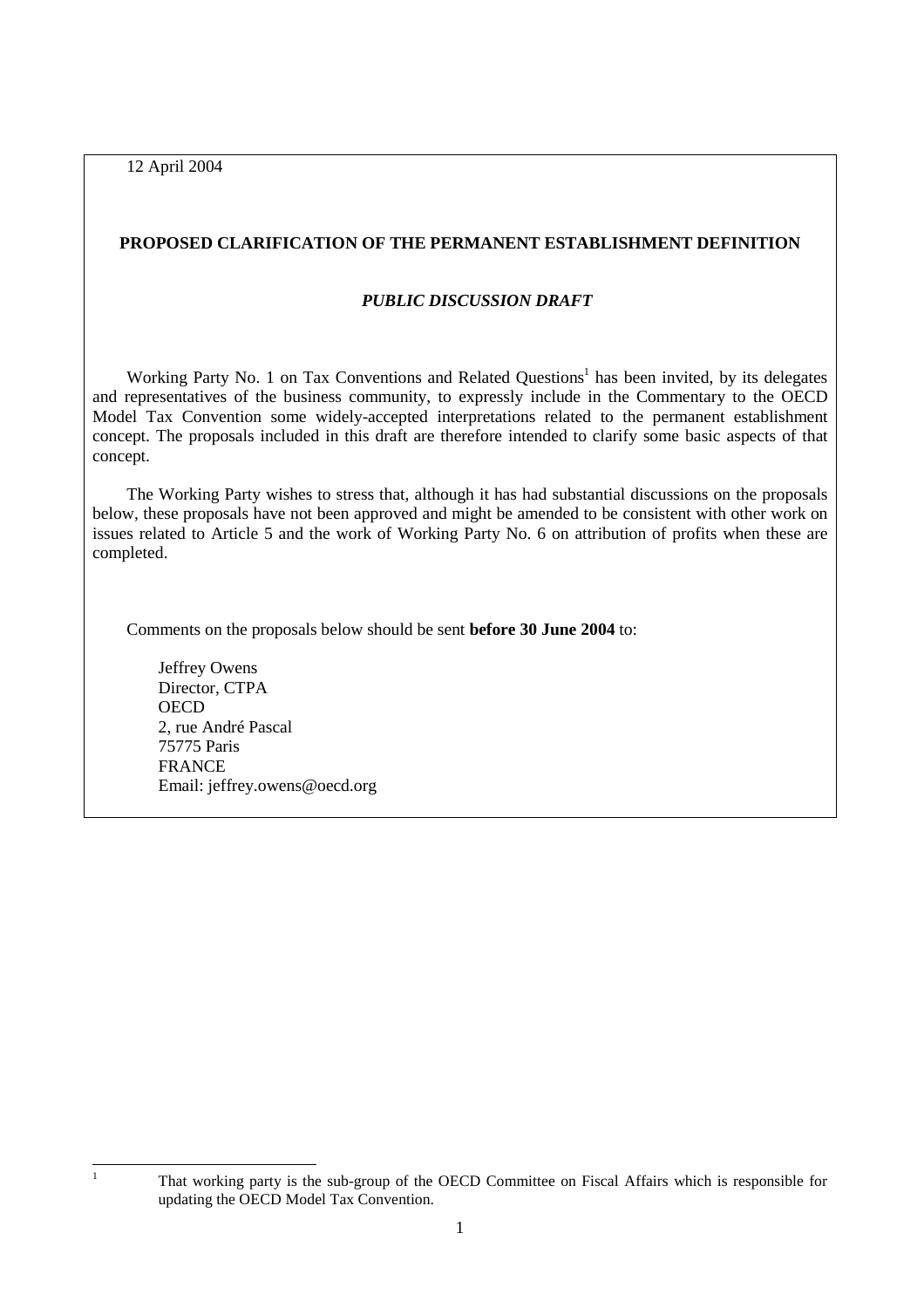## **PROPOSED CLARIFICATION OF THE PERMANENT ESTABLISHMENTS DEFINITION**

#### **Public discussion draft**

1. Working Party No. 1 on Tax Conventions and Related Questions has been invited, by its delegates and representatives of the business community, to expressly include in the Commentary to the OECD Model Tax Convention some widely-accepted interpretations related to the permanent establishment concept. The proposals below are therefore intended to clarify some basic aspects of that concept.

#### *The permanent establishment definition is applicable to one specific enterprise*

2. The Working Party wishes to clarify that when applying the permanent establishment definition, one must look at a specific enterprise and not at a group of entities as a whole. It therefore suggests the following change:

*Replace paragraphs 41 and 42 of the Commentary on Article 5 by the following (changes to the existing Commentary appear in bold italics for additions and strikethrough for deletions)* 

"41. *A parent company may, however, be found, under the rules of paragraphs 1 or 5 of the Article, to have a permanent establishment in a State where a subsidiary has a place of business. Thus, any space or premises belonging to the subsidiary that is at the disposal of the parent company (see paragraphs 4, 5 and 6 above) and that constitutes a fixed place of business through which the parent carries on its own business will constitute a permanent establishment of the parent under paragraph 1, subject to paragraph 3 and 4 of the Article (see for instance, the example in paragraph 4.3 above). Also, under paragraph 5, a parent will be deemed to have a permanent establishment in a State in respect of any activities that its subsidiary undertakes for it if the subsidiary has, and habitually exercises, in that State an authority to conclude contracts in the name of the parent (see paragraphs 32, 33 and 34 above), unless these activities are limited to those referred to in paragraph 4 of the Article or unless the subsidiary acts in the ordinary course of its business as an independent agent to which paragraph 6 of the Article applies.* However, a subsidiary company will constitute a permanent establishment for its parent company under the same conditions stipulated in paragraph 5 as are valid for any other unrelated company, i.e. if it cannot be regarded as an independent agent in the meaning of paragraph 6, and if it has and habitually exercises an authority to conclude contracts in the name of the parent company. And the effects would be the same as for any other unrelated company to which paragraph 5 applies.

*41.1* 42. The same rules should apply to activities which one subsidiary carries on for any other subsidiary of the same company. *The same principles apply to any company forming part of a multinational group so that such a company may be found to have a permanent establishment in a State where it has at its disposal (see paragraphs 4, 5 and 6 above) and uses premises belonging to another company of the group, or if the latter company acts on its behalf (see paragraphs 32, 33 and 34 above) so that a permanent establishment is deemed to*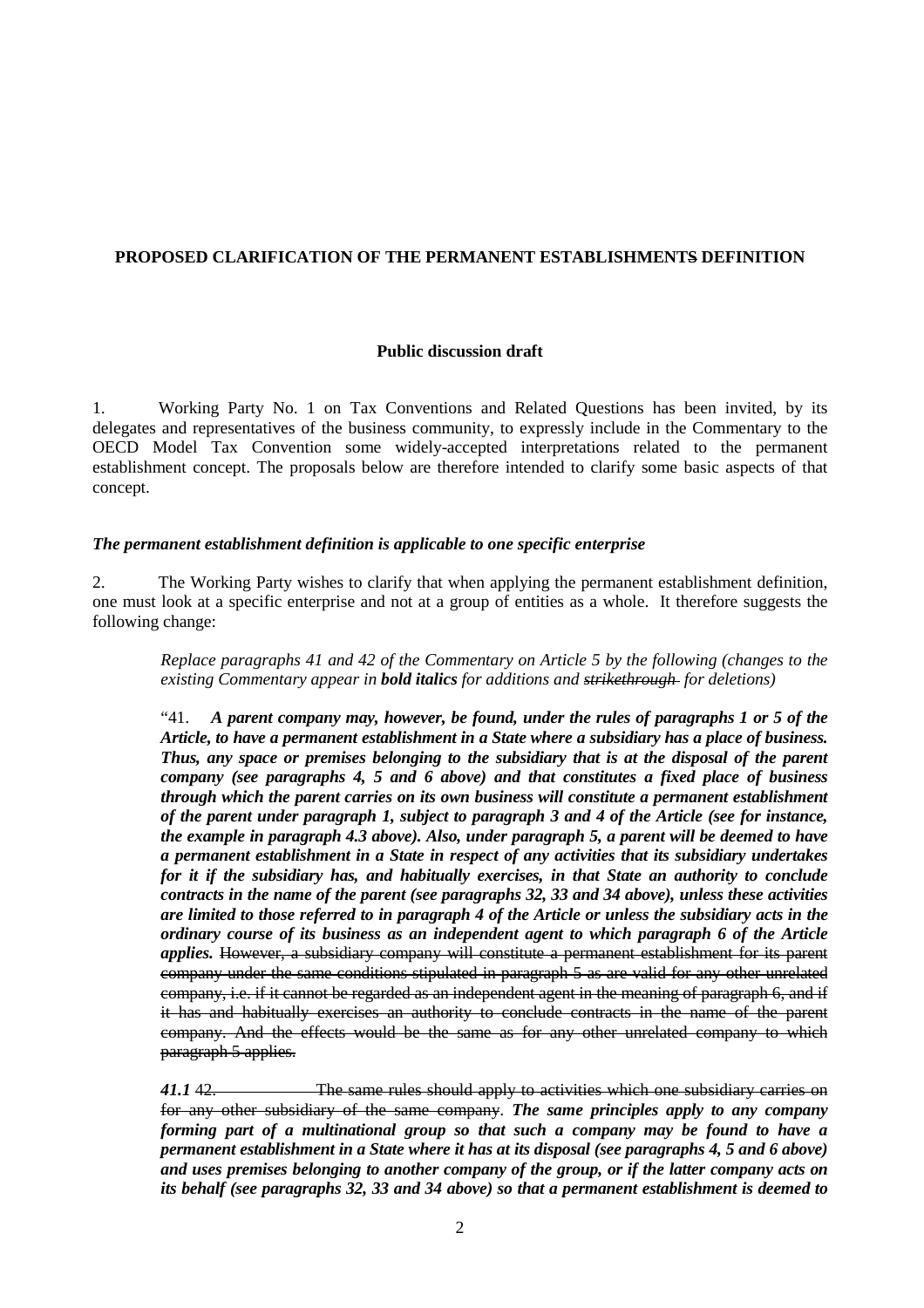*exist under paragraph 5 of the Article. The determination of the existence of a permanent establishment under the rules of paragraphs 1 or 5 of the Article must, however, be done separately for each company of the group. Thus, the existence in one State of a permanent establishment of one company of the group will not have any relevance as to whether another company of the group has itself a permanent establishment in that State."* 

#### *Management services provided to another company of the group*

3. The Working Party wishes to clarify the distinction between situations where a foreign enterprise carries on its business through a fixed place of business located in the premises of an associated enterprise and the frequent situation where an associated enterprise provide services (e.g. management services) to the foreign enterprise. It therefore suggests the following change:

*Add the following new paragraph 42 immediately after paragraph 41.1 (see above change) of the Commentary on Article 5* 

*"42. Whilst premises belonging to a company that is a member of a multinational group can be put at the disposal of another company of the group and may, subject to the other conditions of Article 5, constitute a permanent establishment of that other company if the business of that other company is carried on through that place, it is important to distinguish that case from the frequent situation where a company that is a member of a multinational group provides services (e.g. management services) to another company of the group as part of its own business carried on in premises that are not those of that other company and using its own personnel. In that case, the place where those services are provided is not at the disposal of the latter company and it is not the business of that company that is carried on through that place. That place cannot, therefore, be considered to be a permanent establishment of the company to which the services are provided."* 

### *Participation in the negotiation of contracts*

4. The Working Party wishes to clarify that the fact that a person merely participates in meetings for the negotiation of contracts is not enough, in itself, to conclude that the person has exercised an authority to conclude contracts in the name of a foreign enterprise. It therefore suggests the following change:

 *Replace paragraph 33 of the Commentary on Article 5 by the following (the part added to the existing paragraph appears in bold italics*)

"33. The authority to conclude contracts must cover contracts relating to operations which constitute the business proper of the enterprise. It would be irrelevant, for instance, if the person had authority to engage employees for the enterprise to assist that person's activity for the enterprise or if the person were authorised to conclude, in the name of the enterprise, similar contracts relating to internal operations only. Moreover the authority has to be habitually exercised in the other State; whether or not this is the case should be determined on the basis of the commercial realities of the situation. A person who is authorised to negotiate all elements and details of a contract in a way binding on the enterprise can be said to exercise this authority "in that State", even if the contract is signed by another person in the State in which the enterprise is situated *or if the agent has not formally been given a power of representation*. *The mere fact, however, that a person has attended or even participated in negotiations in a State between an enterprise and a client will not be sufficient, by itself, to conclude that the person has exercised in that State an authority to conclude contracts in the name of the enterprise. The fact that a person has attended or even participated in such negotiations could, however, be a relevant factor in determining the exact functions performed by that person on behalf of the enterprise.* Since, by virtue of paragraph 4, the